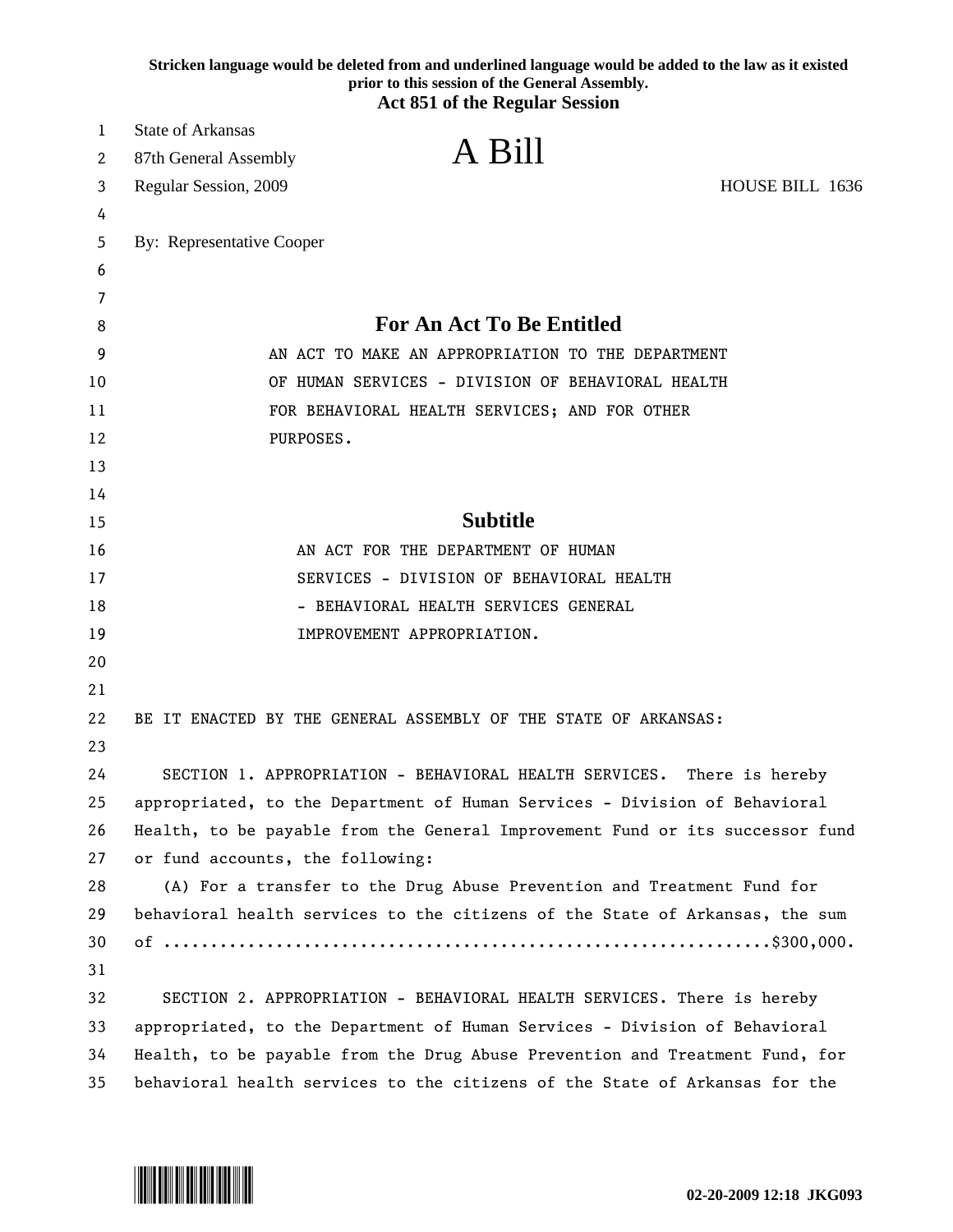**HB1636** 

1 fiscal year ending June 30, 2010, the sum of .....................\$300,000. 2 3 SECTION 3. NOT TO BE INCORPORATED INTO THE ARKANSAS CODE NOR PUBLISHED 4 SEPARATELY AS SPECIAL, LOCAL AND TEMPORARY LAW. The appropriations 5 authorized in this Act shall not be restricted by requirements that may be 6 applicable to other programs currently administered. New rules and 7 regulations may be adopted to carry out the intent of the General Assembly 8 regarding the appropriations authorized in this Act.

9

10 SECTION 4. DISBURSEMENT CONTROLS. (A) No contract may be awarded nor 11 obligations otherwise incurred in relation to the project or projects 12 described herein in excess of the State Treasury funds actually available 13 therefor as provided by law. Provided, however, that institutions and 14 agencies listed herein shall have the authority to accept and use grants and 15 donations including Federal funds, and to use its unobligated cash income or 16 funds, or both available to it, for the purpose of supplementing the State 17 Treasury funds for financing the entire costs of the project or projects 18 enumerated herein. Provided further, that the appropriations and funds 19 otherwise provided by the General Assembly for Maintenance and General 20 Operations of the agency or institutions receiving appropriation herein shall 21 not be used for any of the purposes as appropriated in this act. 22 (B) The restrictions of any applicable provisions of the State Purchasing 23 Law, the General Accounting and Budgetary Procedures Law, the Revenue 24 Stabilization Law and any other applicable fiscal control laws of this State 25 and regulations promulgated by the Department of Finance and Administration,

26 as authorized by law, shall be strictly complied with in disbursement of any 27 funds provided by this act unless specifically provided otherwise by law. 28

29 SECTION 5. LEGISLATIVE INTENT. It is the intent of the General Assembly 30 that any funds disbursed under the authority of the appropriations contained 31 in this act shall be in compliance with the stated reasons for which this act 32 was adopted, as evidenced by the Agency Requests, Executive Recommendations 33 and Legislative Recommendations contained in the budget manuals prepared by 34 the Department of Finance and Administration, letters, or summarized oral 35 testimony in the official minutes of the Arkansas Legislative Council or 36 Joint Budget Committee which relate to its passage and adoption.